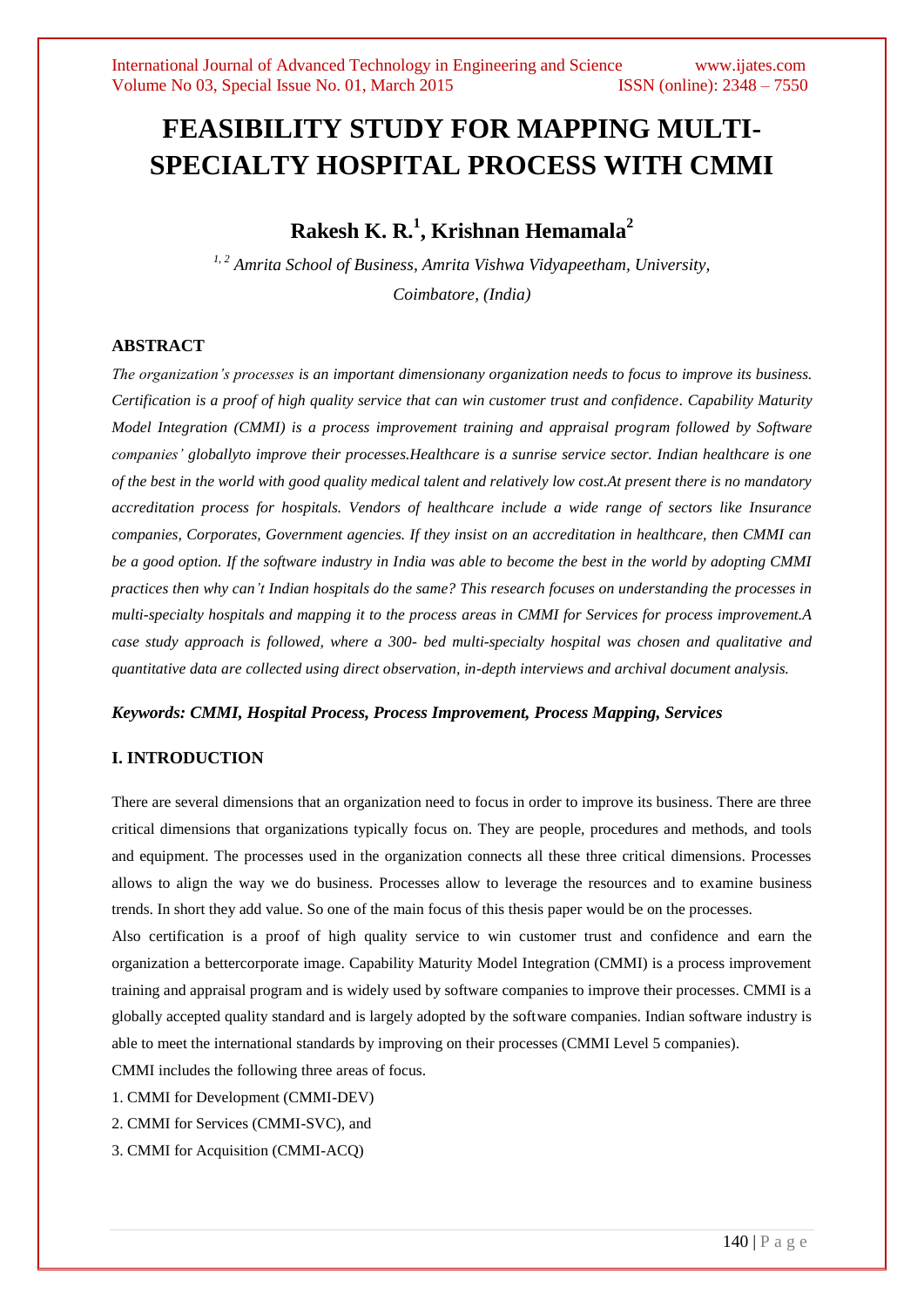Here the main focus is on CMMI for Services (CMMI-SVC). The service industry is an important driver for worldwide economic growth. CMMI-SVC deals with the services and the focus can be on the activities of the service provider.

Indian healthcare is one of the best in the world with good quality medical talent and low cost in comparison with other countries. Indian Healthcare has bright future in international market. It can be seen that over the last few decades, there has been a great improvement in the quality of healthcare services in India. Improvement in healthcare indicators such as life expectancy at birth, infant mortality rates, maternal mortality rate, etc. illustrates this improvement in healthcare sector. In-spite of all these improvement measures there exists a considerable gap in the demand and supply of quality healthcare.

At present there is no mandatory accreditation process for hospitals. It is not mandatory for the hospitals to be certified.Accreditation agencies like National Accreditation Board for Hospitals & Healthcare (NABH) are mainly for infrastructure. Vendors of healthcare include a wide range of sectors like Insurance companies, Corporates, Government agencies. If they insist on an accreditation in healthcare, then CMMI can be a good option because it was successfully implemented in software industry. Therefore if the standards of the hospital processes need to be improved, a process improvement program like CMMI would prove to be a fit benchmark. So it is also possible for the Indian hospitals to excel in the area of process improvement by adopting CMMI practices as done by the software industry in India.

This research focuses on understanding the processes in multi-specialty hospitals that deal with all kinds of departments and mapping it to the process levels in CMMI for Services with a view to improving the processes. The main objectives of this research would be:

- To understand the processes areas in CMMI for services (CMMI-SVC)
- To understand and analyze processes in multi-specialty hospitals
- To mapping the processes in multi-specialty hospitals to the processes areas in CMMI for services (CMMI-SVC)

A case study approach is followed, where a 300- bed multi-specialty hospital was chosen and qualitative and quantitative data are collected using direct observation, in-depth interviews and archival document analysis.

The next session is Literature review which focus on the works done in the areas of CMMI, process improvements and hospital processes. After Literature review, the methodology is explained followed by the mapping of the processes where process areas in CMMI for services were mapped to the processes in the hospital.

## **II. LITERATURE REVIEW**

#### **2.1 Services**

Services are important in the life of any person: food services, communication services, healthcare services, entertainment services etc. The welfare of the people and the society is mainly based on the services. The field of management called Service operations management focuses on the service industries. Service industries play a significant role in the growth and development of any country. If we take the case of any nation, we could see that the service industries are the leaders. They enhance the quality of life of every person. Services also play an important role in providing a stable environment for the economic and social growth. Today the development of a country's service sector is an indicator of its economic development. In India service sector is a vital component of its economy. It contributes to about 60% of gross domestic product (GDP). The service practices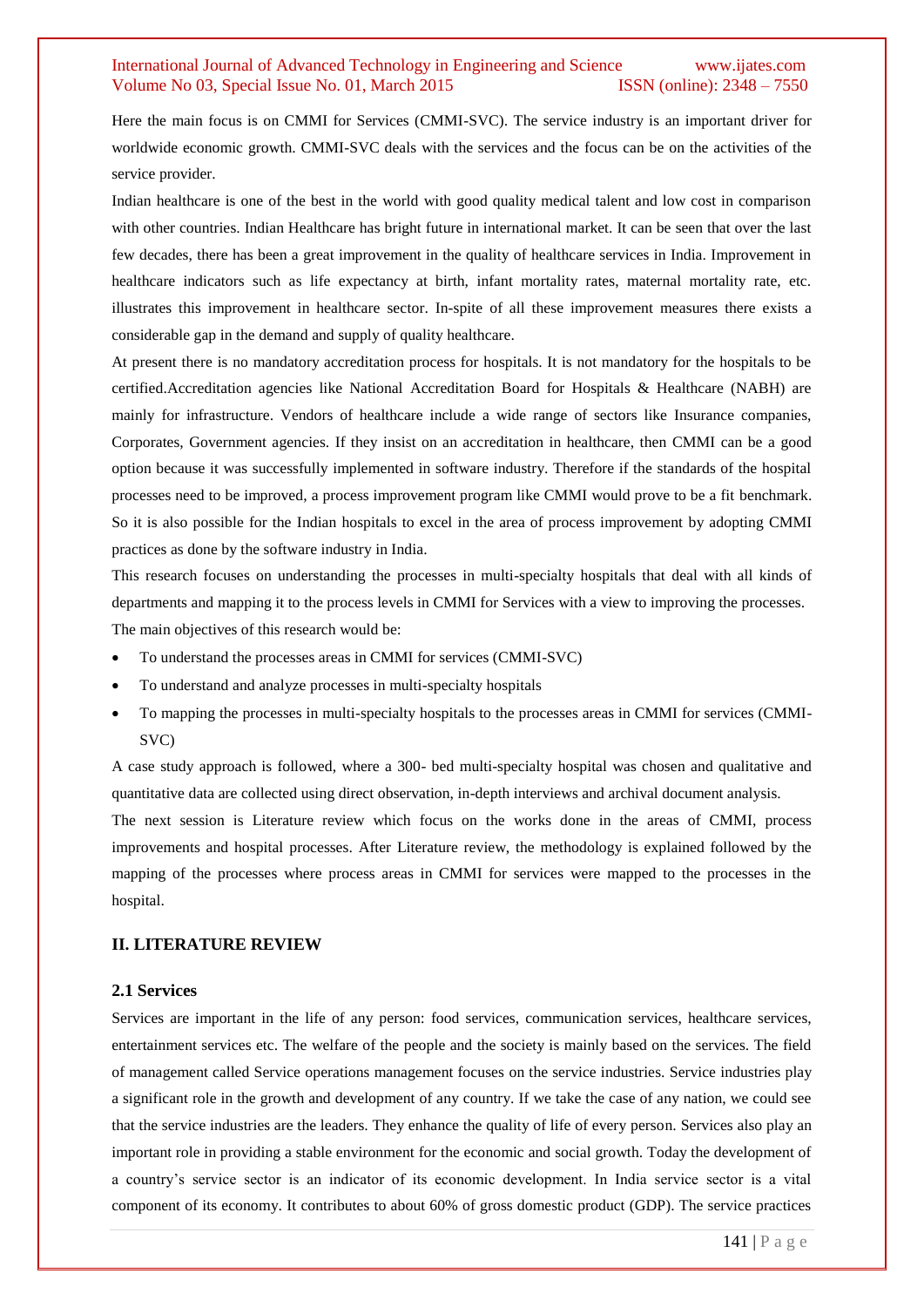they follow is a major contributor to the performance of the organization and customer satisfaction. The growth in service sector can be attributed to the advancements in technology (mainly information technology).

#### **2.2 Processesand Process Improvement**

There are several dimensions that an organization need to focus in order to improve its business. There are three critical dimensions that organizations typically focus on. They are people, procedures and methods, and tools and equipment [1].The processes used in the organization connects all these three critical dimensions. Service organizations are always characterized by the varying processes they follow. Processes allows to align the way we do business. Processes allow to leverage the resources and to examine business trends. Not only service industries but also the manufacturing industries have recognized the importance of the quality in the processes. Process helps and organization to meet its business objectives. It is important for any service to improve upon its processes. Employing any process improvement approach is necessary to achieve customer satisfaction. Therefore it is of critical importance to find the high priority processes and improve on it.

#### **2.3 CMMI**

For any service industry, it is very much necessary to develop and maintain quality products and services. In this aspect software industry has been one of the highly developed service industry. From the year 2000 there has been an exponential increase in the software industry as a whole. United States of America has the most advanced information and software technology services industry in the world. There were many process improvement programs adopted by service industries. Capability Maturity Model Integration (CMMI) model is one of the most successful technique and is mostly used by software industry. CMMI was developed by the Software Engineering Institute (SEI). CMMI has outlined several dimensions that any organization needs to focus in order to improve its business [1].CMMI is a process improvement training and appraisal program and is widely used by software companies to improve their processes. CMMI is a globally accepted quality standard and is largely adopted by the software companies. Currently there are three areas in which CMMI is working on.

- Product and service development CMMI for Development (CMMI-DEV)
- Service management CMMI for Services (CMMI-SVC)
- Product and service acquisition CMMI for Acquisition (CMMI-ACQ)

Since we will be concentrating on services in this paper, the CMMI for services (CMMI-SVC) will only be taken care of here. The CMMI-SVC talks about improving the processes for proving better services.

#### **2.4 CMMI for Services**

This research considers certain process improvement approaches which are available in the CMMI-SVC. The components are called Process Area Components. CMMI-SVC contains 24 process areas. If we take any organizational processes, there will be several aspects of service development. These process areas describe those aspects. There are 16 core process areas out of 24 process areas. 7 of them are service- specific and one is a shared process area [1].

Application of CMMI for services in software industry is the scope defined for this study. Software industry is one of the key industry in the development of any nation. There are many processes in any software industry where we can apply CMMI. Some of areas are Software Process Improvement in Software Outsourcing, Software debugging and testing, Software Maintenance and Process Improvement, Scrum methodology implementation, etc. All these studies highlights the fact that CMMI enable companies to enhance their performance and rates the maturity of process [2]. There has been several researches conducted in the area of CMMI for services and the implementation. In most of these researches the process specific goals and practices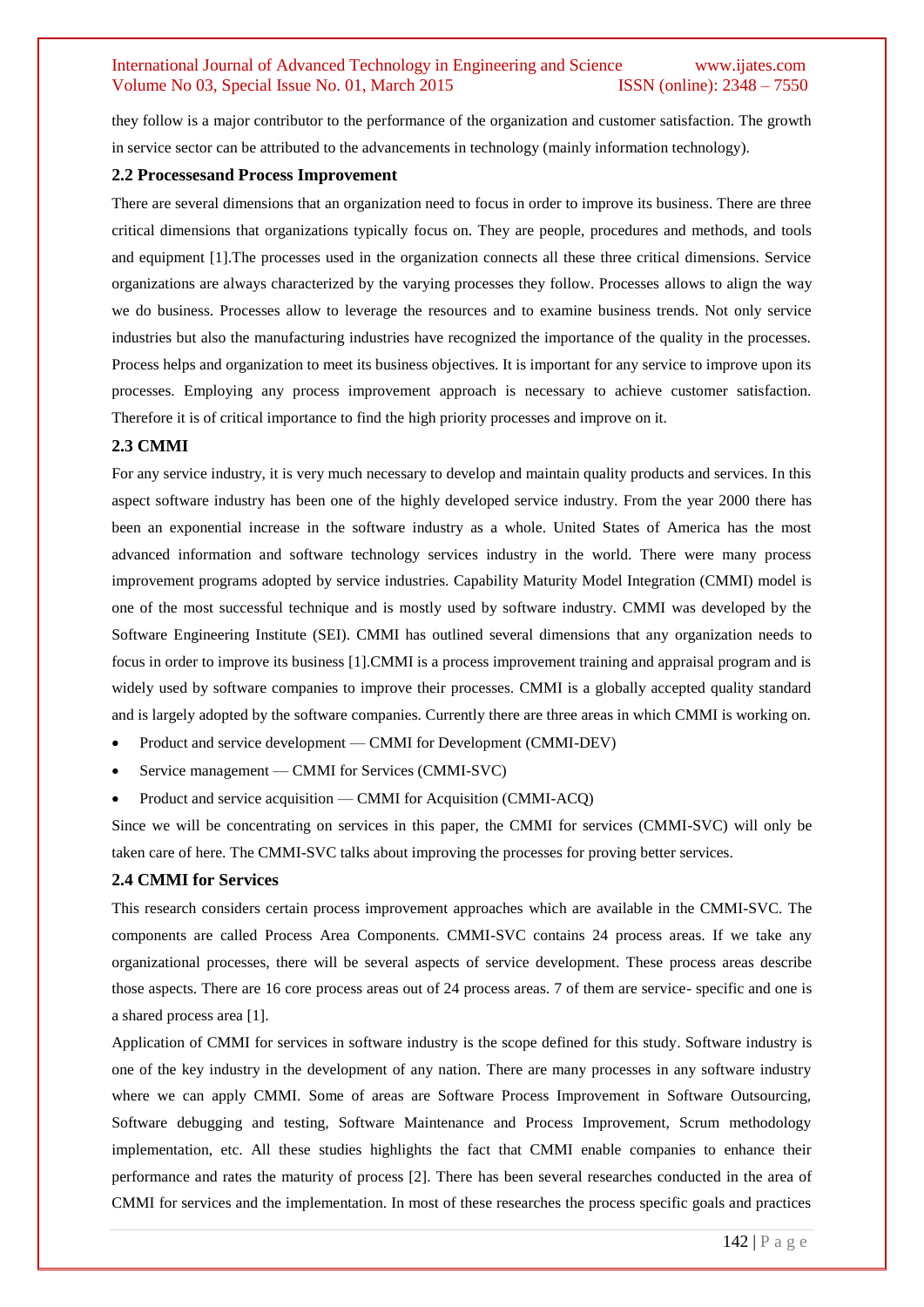are initially identified and then analyzed. After which these specific process areas in the problem will be mapped to the key process areas in CMMI. This will help in the improvement of those critical processes by mapping it and comparing it with the actual CMMI processes. In many of the papers there is also the use of Case studies to identify the problems related to process improvement. These case studies also shows various difficulties concerning potential improvements [2]. The processes in the case studies were then mapped to the CMMI processes for the purpose of process improvement and avoiding the difficulties. After the mapping of the processes are done, in the final part there will be an appraisal of the project. Usually this would be done by taking real case studies. This was done in order to find real evidence of a working combination of CMMI and the software processes studied in the research. CMMI-SVC can support software maintenance in the process improvement [3]. The above methods of mapping were used in this also. It was also seen from another research that in a professional software organization most of the missing gaps in the processes were filled through company policies and project practices [4]. The improvements would be then done.

#### **2.5 Health Care Industry**

The health care industry is one of the world's largest and fastest-growing industries [5]. If we take the case of most of the developed nations, healthcare industry forms over 10 percent of gross domestic product (GDP). Health care forms an enormous part of a country's economy. Over the past two decades, the health care delivery system has undergone incredible changes which was a result of modern technologies. It is expected that the size of healthcare industry would increase because of the ever increasing population and the spending in this sector by various country governments.

According to the World Health Organization estimates "there are 9.2 million physicians, 19.4 million nurses and midwives, 1.9 million dentists and other dentistry personnel, 2.6 million pharmacists and other pharmaceutical personnel, and over 1.3 million community health workers worldwide". This make health care industry one of the largest segments of the workforce.

#### **2.6 Indian Health Care Industry**

If we look from Indian perspective, in terms of revenue and employment healthcare has become one of our largest sectors. The healthcare industry includes hospitals, medical clinical, medical equipments, medical tourism, life and health insurance, telemedicine etc. Public and private are the two categories of healthcare delivery system in India. Indian healthcare is one of the best in the world with good quality medical talent and low cost in comparison with other countries. A large pool of well-trained medical professionals are the assets of Indian healthcare sector and this provides a competitive advantage compared to hospitals in other countries. Over the last few decades, there has been significant increase in the quality of healthcare services in India. Also, another important feature of Indian healthcare sector is the low cost compared to peers in Asia and Western countries. For example it would cost only one-tenth of the cost for a surgery in India compared to that of the US or Western Europe. Indian Healthcare has bright future in international market.

In-spite of all these improvement measures there exists a considerable gap in the demand and supply of quality healthcare. There were many efforts to foster quality improvement in healthcare. But it has been seen from many of the researches that there has been that substantial shortcomings in the delivery of effective and reliable health care [6].

#### **2.7 Hospital Processes**

Patient safety and the quality improvement in larger hospitals can be done better by the development of general and outcome specific climates. Also in the case of small hospitals instead of investing in cultural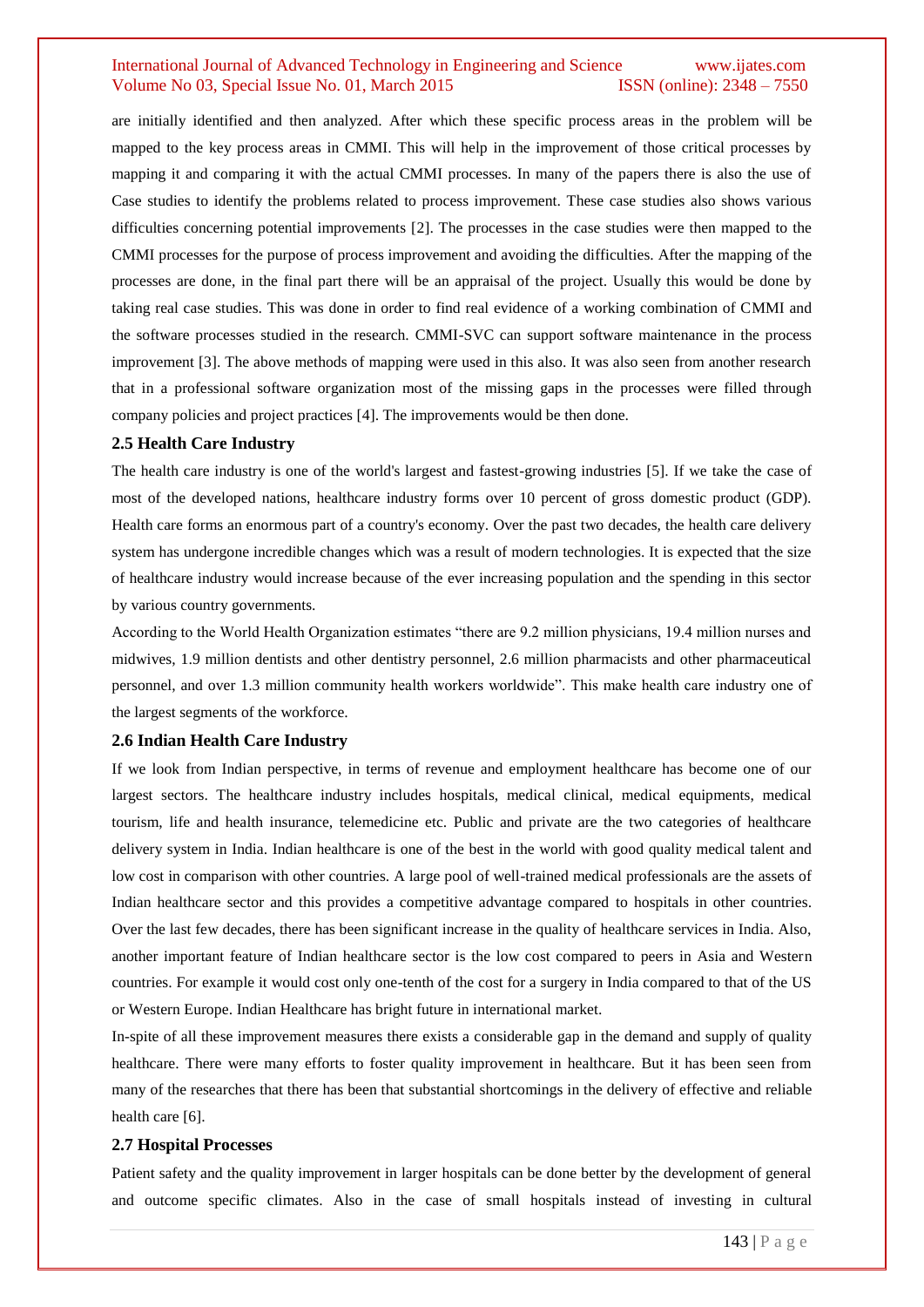transformations, they can focus on scarce resources on using specific practices for specific patient needs. Thus we will be able to apply the operations management in the processes in hospitals [6].There are a wide range of areas in a healthcare industry where we can work on the improvement of the processes and service quality.

As an example of a process in a hospital we can consider the discharge and the billing process in a hospital and the customer satisfaction associated with these processes. Discharge of a patient from a hospital is one of the most important process in a hospital. Discharge and the billing process are the final processes that a patient has to experience in any hospital. If there is any problem in these processes, even though all the other processes went well, the customer satisfaction will get affected. This calls for an efficient process. The delay in discharge and the billing processes leads to dissatisfaction of customers (patients) and can badly affect the goodwill of the hospital [7]. In many of the studies it was seen that there is a delay in all the steps in hospitals discharge process in many Indian hospital [8].

Some process improvement methodologies like six sigma can be applied to the processes in the hospitals. Six Sigma is a set of techniques and tools for process improvement. Certain studies were conducted in Indian multispecialty hospitals using the approach of six sigma. For instance in a study on reduction of waiting time at the outpatient services of the Cardiology department of a large university teaching hospital, there were significant reduction in waiting time by using the six sigma approach [9]. A significant reduction in waiting time for getting the lab results was also achieved. As a result of the study several modifications were done in the OPD such as modification of forms, appointment of new staffs to handle telephones, appointment of biochemistry analyst etc. [9].

It is seen from all these studies that improvement in the processes is critical in the smooth functioning of any organization and therefore in the case of multi-specialty hospitals also the situation is not different. Hence in order to improve the processes in a systematic way we can use CMMI for services.

From studying the papers it was found that none of them talks about the implementation of CMMI in hospitals. If we want to improve on the standards of the hospital processes they would need a process improvement program like CMMI. This research is about analyzing this feasibility of implementing CMMI in hospitals in India.

#### **III. METHODOLOGY**

The research question is to analyze the feasibility of mapping the processes in the multi-specialty hospitals to the process areas in the CMMI for Services so as to optimize the processes in the hospitals.

a) The unit of analysis in this research is a multi-specialty hospital

b) Qualitative data (like hospital process) and quantitative data (like number of departments, number of beds) were collected.

c) The data collection methods used were direct observation, in-depth interviews and archival document analysis.

d) For the analysis qualitative data was used. The quantitative data were used as supporting data.

#### **IV. PROCESS MAPPING**

The methodology of process improvement follows certain steps. They are:

- Identify the process
- Identify the ownership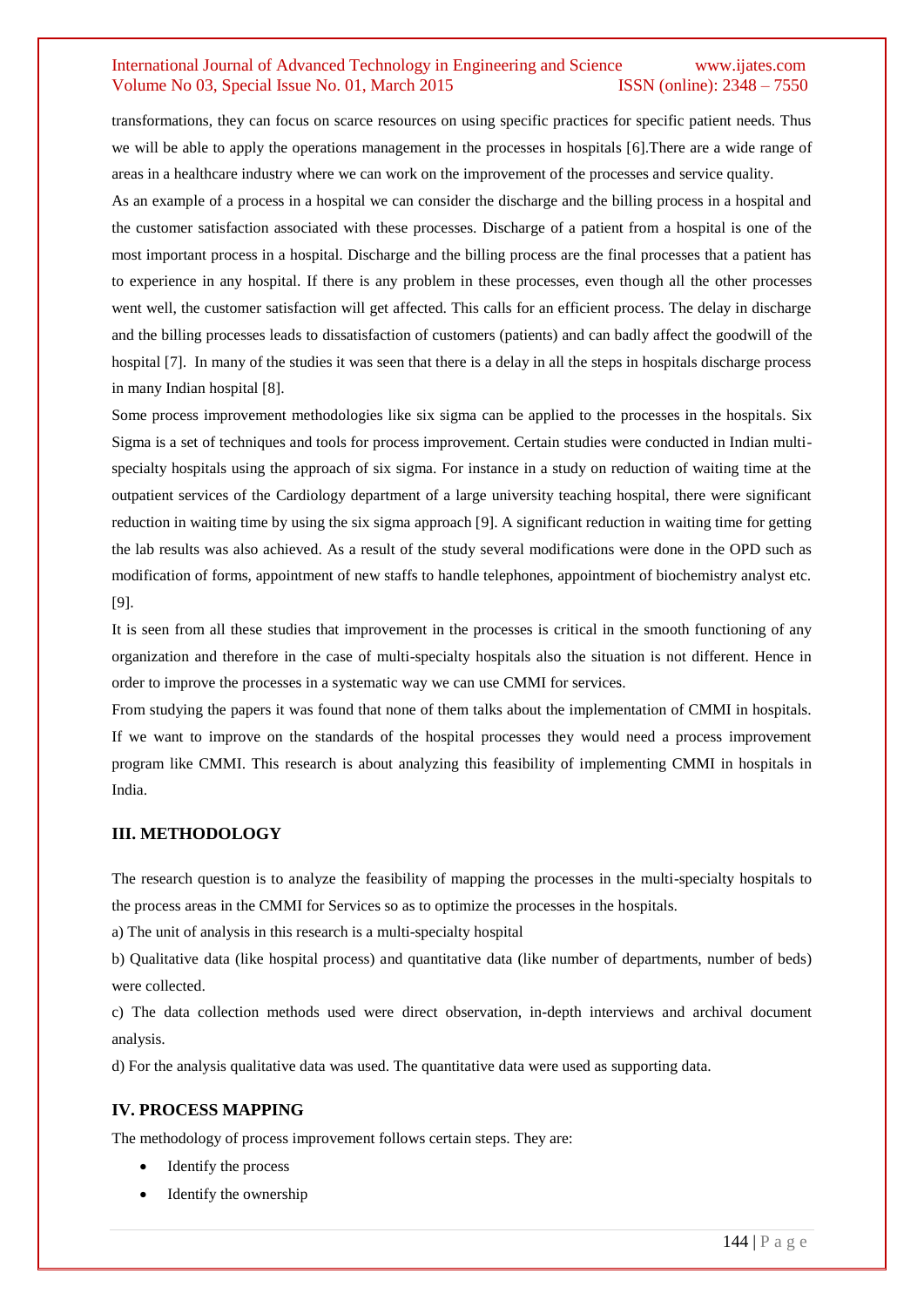- Resource allocation (In accordance to strategic importance)
- Measure the performance
- Process Improvement

There are 24 process areas in CMMI SVC. The process areas were mapped with the multi-specialty hospital processes. The mapping is given below in the table. The Table 1 gives all the 24 CMMI process areas and the processes in hospitals which are mapped to these processes. For the processes which were not mapped, suggested Hospital processes are given. It is done so as to improve upon in this area.

## **Table 1: Process mapping**

| SL.<br>No.     | <b>CMMI</b> Process Area                                 | <b>Hospital Process Mapped</b>                                                  | <b>Suggested Hospital Process</b>              |
|----------------|----------------------------------------------------------|---------------------------------------------------------------------------------|------------------------------------------------|
| 1              | Capacity<br>and<br>Availability<br>Management (CAM)      | Pharmacy process                                                                | $---$                                          |
| $\overline{c}$ | Causal Analysis and Resolution<br>(CAR)                  | Consultation of doctor by patient                                               | ---                                            |
| 3              | Configuration Management (CM)                            | Hospital Information system                                                     | ---                                            |
| $\overline{4}$ | Decision Analysis and Resolution<br>(DAR)                | $\overline{a}$                                                                  | Benchmarking<br>doctor<br>performance          |
| 5              | Incident Resolution and Prevention<br>(IRP)              | Emergency care process                                                          | ---                                            |
| 6              | Work<br>Integrated<br>Management<br>(IWM)                | Overall hospital organizational<br>structure                                    | ---                                            |
| 7              | Measurement and Analysis (MA)                            | Hospital Information system                                                     | $\overline{a}$                                 |
| 8              | Organizational Process Definition<br>(OPD)               | Standard process like consultation<br>with doctor, lab tests, emergency<br>care | ---                                            |
| 9              | Organizational Process Focus (OPF)                       | $\overline{a}$                                                                  | Strategic decision making by top<br>management |
| 10             | Organizational<br>Performance<br>Management (OPM)        | Analysis of standard processes<br>like consultation                             | ---                                            |
| 11             | <b>Organizational Process Performance</b><br>(OPP)       | $---$                                                                           | Clinical quality of care                       |
| 12             | Organizational Training (OT)                             | Doctor and nurses training                                                      | $---$                                          |
| 13             | Product<br>and<br>Quality<br>Process<br>Assurance (PPQA) | Overall hospital service                                                        | $---$                                          |
| 14             | Quantitative Work<br>Management<br>(QWM)                 | $---$                                                                           | Healthcare waste management                    |
| 15             | Requirements<br>Management<br>(REQM)                     | Availability of doctors                                                         | $---$                                          |
| 16             | <b>Risk Management (RSKM)</b>                            | $---$                                                                           | <b>Patient Safety Training</b>                 |
| 17             | Supplier Agreement Management<br>(SAM)                   | Supply to pharmacy                                                              | $ -$                                           |
| 18             | Service Continuity (SCON)                                | Service after a disaster                                                        | $---$                                          |
| 19             | Service Delivery (SD)                                    | Medical departments                                                             | ---                                            |
| $20\,$         | Service System Development (SSD)                         | Pharmacy, shelves, delivery of<br>drugs                                         | ---                                            |
| 21             | Service System Transition (SST)                          | Implementation of new law for<br>nurses                                         | ---                                            |
| 22             | Service<br>Strategic<br>Management                       | like<br>modern<br>New<br>services                                               | ---                                            |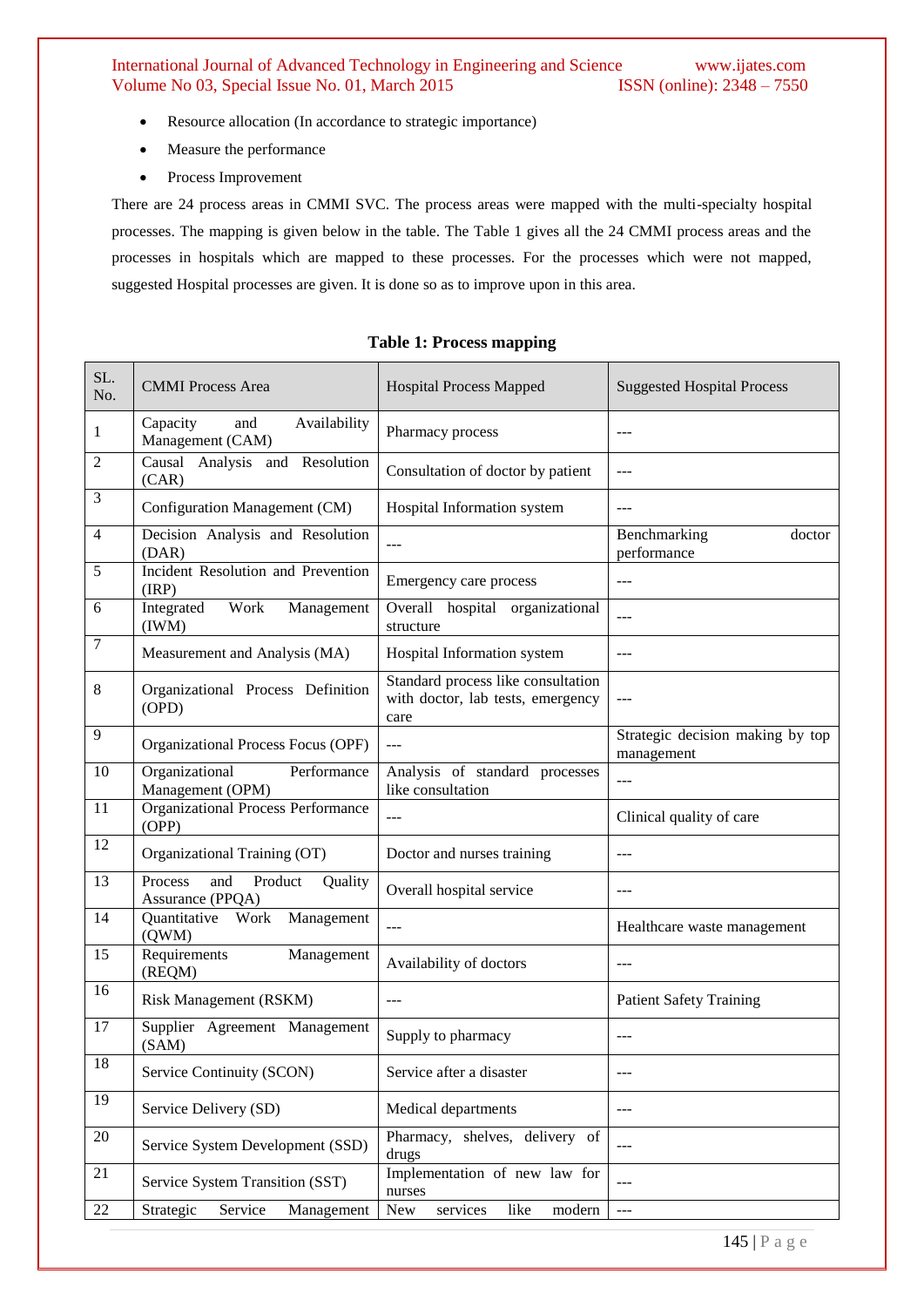|     | (STSM)                               | equipments, new departments      |                                  |
|-----|--------------------------------------|----------------------------------|----------------------------------|
|     | Work Monitoring and Control<br>(WMC) | ---                              | Infection prevention and control |
| -24 | Work Planning (WP)                   | Doctors to different departments | ---                              |

The description of the processes is as follows. In all the process area mapping written below, the format followed is that first paragraph describes the purpose of that particular process area and the paragraph following that explains the process mapping.

### **4.1. Capacity and Availability Management (CAM)**

This is a Project and Work Management Process Area at Maturity Level 3. This area ensure effective service system performance and ensure that resources are provided and used effectively to support service requirements. In the multi-specialty hospitals, the capacity could be mapped to the pharmacy i.e. to ensure that sufficient resources (medicines, pharmacists, oxygen etc.) are available on a regular basis at an appropriate cost. Capacity here refers to the ability of the pharmacy to provide medicines to the patients without any failure. The availability management can be mapped with the availability of the doctors at various departments. The process of scheduling the allocation of doctors to different departments on particular days strengthens this process area.

#### **4.2. Causal Analysis and Resolution (CAR)**

This is a Support Process Area at Maturity Level 5. Causal Analysis and Resolution (CAR) is the process area which identify causes of selected outcomes and take action to improve the performance of process.

In the multi-specialty hospitals, the Causal Analysis and Resolution (CAR) can be applied in the process of a patient meeting the doctor. At present time is wasted when the Medical records department takes the file of the patient to the doctor before the patient meets the doctor. This can involve some extra labor also. So the cause of this extra time taken can be analyzed with the help of analytical tools and resolution can be provided. A suggestion in this case is to provide the patients with a card which has data embedded in it and when a patient is meeting the doctor, when the patient swipes in the card the doctor will get all the information about the patient and also doctor will be able to access his medical history.

#### **4.3. Configuration Management (CM)**

This is a Support Process Area at Maturity Level 2. Configuration Management (CM) establish and maintain the reliability of services or products. It uses identification, control, and audits of the configuration.

In multi-specialty hospitals the hospital data and the patient data is managed by an information system called Hospital Information System (HIS). It focuses not only on the hospital administration needs but also on the patient database management. The Medical records department records the data of patients in this digital format. The HIS is also used by the laboratories (as shown in the Fig. 1) which upload the lab test results to the system, as soon as the results of the lab tests are available, for easy access to the doctors. It is also necessary to maintain the different methods to ensure the completeness and consistency of data.

#### **4.4. Incident Resolution and Prevention (IRP)**

This is a Service Establishment and Delivery Process Area at Maturity Level 3. Incident Resolution and Prevention (IRP) is the process area of CMMI SVC which resolves the service incidents effectively and appropriately.

Incidents mentioned here are those events if not addressed would disrupt the service commitments of the service provider. So timely and effective addressing of incidents is necessary. In multi-specialty hospitals an incident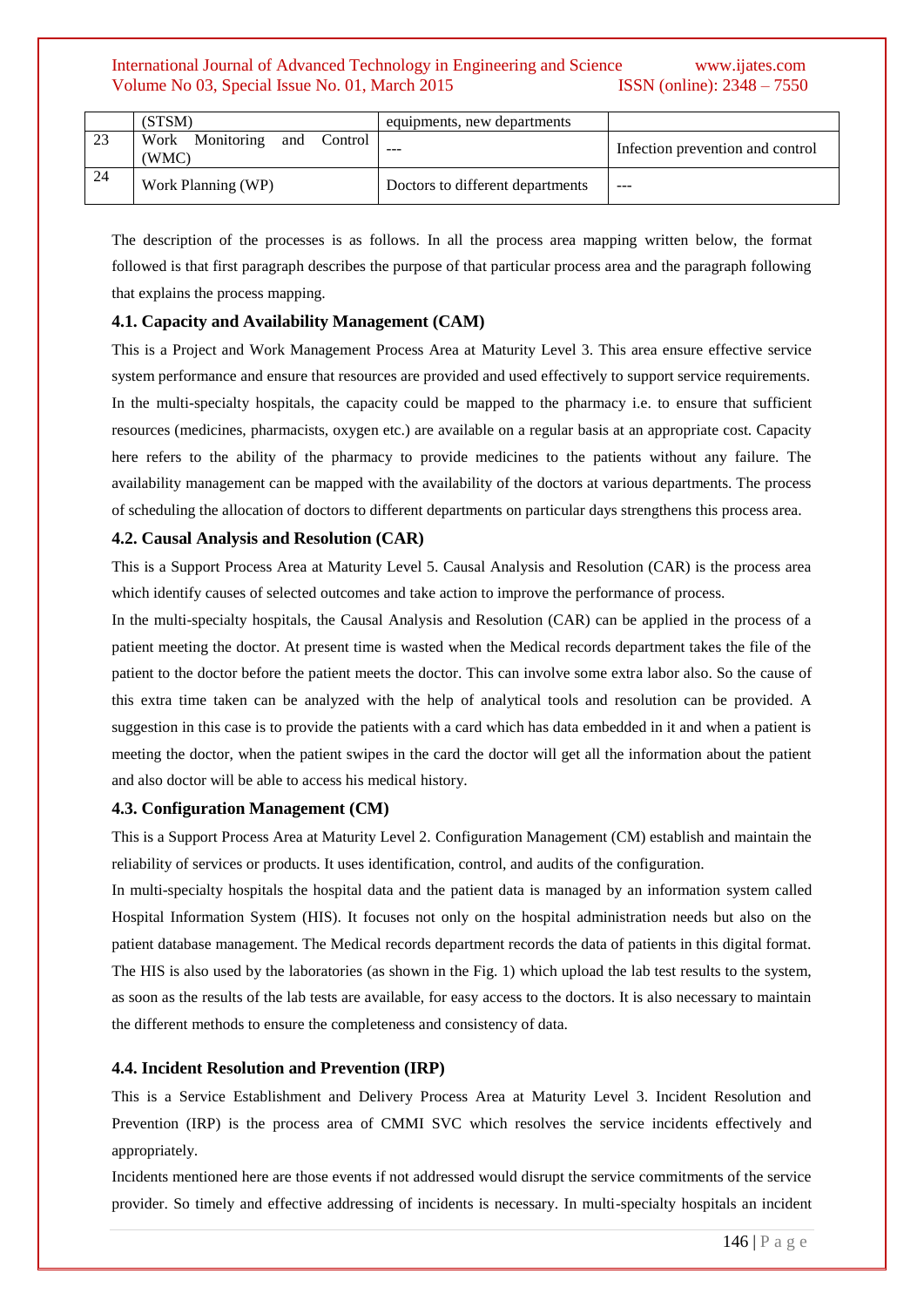like this scenario could be emergency cases of admitting the patients to the Intensive Care Units. To handle the situation effectively the emergency cases are directly moved to the corresponding specialty departments and admitted to the ICU. Here the normal process of patient meeting the trainee doctors is bypassed considering the criticality of the incident. Also the proper communication the status of incidents to relevant stakeholders is an important activity in Incident Resolution and Prevention. This is taken care by proper communication between the departments and also with the people along with patient.

#### **4.5. Integrated Work Management (IWM)**

This is a Project and Work Management Process Area at Maturity Level 3. Integrated Work Management (IWM) helps in the development of an integrated and defined process adhering to the set of standard processes followed by the organization.

In the case of multi-specialty hospitals, this process area is associated with the overall organizational structure of the hospital. It deals with the involvement of relevant stakeholders like owners, doctors, nurses, other staffs, patients, etc. in the hospitals set of standard processes. The hospital organizational structure is mentioned as block diagram (Fig. 2). The management of the cost, staffing, scheduling, etc. in hospitals are associated with the work management. In hospitals the coordination of different activities is needed for ensuring the quality of work. The involvement of all the stakeholders is necessary in the work structure coordination.

#### **4.6. Measurement and Analysis (MA)**

This is a Support Process Area at Maturity Level 2. Measurement and Analysis (MA) is that process area which support the information needs of the management by developing and sustaining a measurement capability.

Taking the case of multi-specialty hospitals, the Hospital Information system can be mapped with Measurement and Analysis. The process area include specifying measures, data collection methods, data storage, reporting etc. which we can map to the process by which the Medical records department collects data from patient, stores the data, retrieve data, sharing of data (with other departments) etc. A proper procedure and process for the maintenance of data is essential. The data in the information system can be made available to multiple levels to minimize re-work on data.

#### **4.7. Organizational Process Definition (OPD)**

This is a Process Management Process Area at Maturity Level 3. The processes in the organization, different standards in work environments, rules and regulations etc. are established and maintained by the process area Organizational Process Definition (OPD).

Multi-specialty follows certain pre-determined set of processes and procedures which are well defined. There are specific set of standard processes for different areas, for example: consulting a doctor, conducting laboratory tests, emergency cases, etc. The execution of these processes provide long-term benefits to the organization (hospital). These processes also have sub-processes. There are work environment standards and rules and guidelines that has to be followed in the processes. The proper documentation of these set of standard processes will help in the checking any gaps in the process and would help in process improvement.

#### **4.8. Organizational Performance Management (OPM)**

This is a Process Management Process Area at Maturity Level 5. The performance of every organization should be such that it should meet its business objectives. This is managed by Organizational Performance Management (OPM).

Earlier when discussing the process area- Organizational Process Definition, the mapping of processes in multispecialty hospital was done. In this process area we can map the analysis of that processes in multi-specialty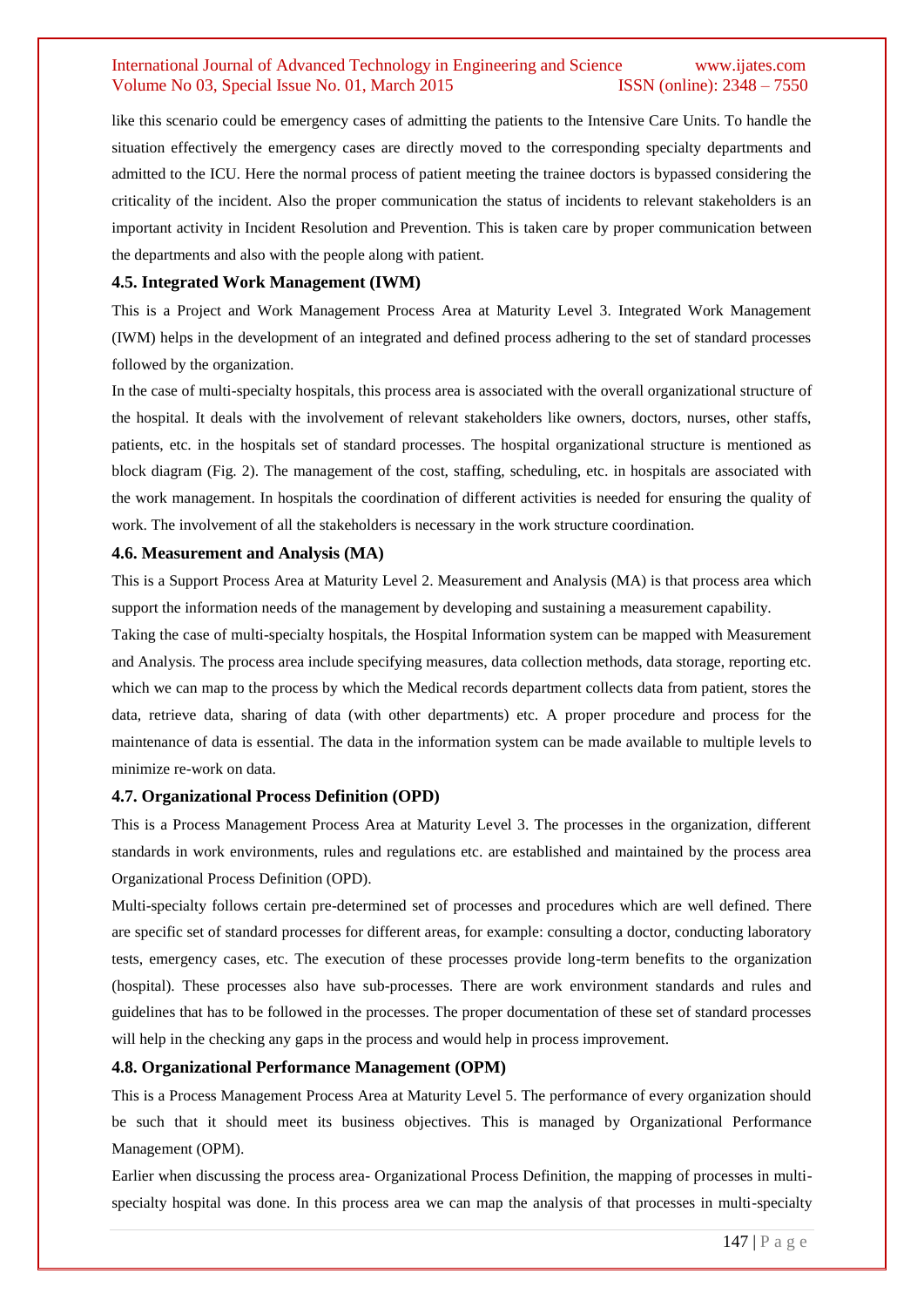hospitals to identify the gaps in performance. This is done to check whether the business objectives are being met. The analysis of the processes can be helpful in deciding the potential areas of improvements to close the gaps. The service quality of the hospitals can be improved. This will increase the productivity and efficiency of the hospital and would result in better customer (patient) satisfaction.

#### **4.9. Organizational Training (OT)**

This is a Process Management Process Area at Maturity Level 3. The role of Organizational Training (OT) is to develop knowledge and skills of people in the organization, so that the will be able to perform their roles effectively and efficiently. Organizational Training is also essential for supporting the strategic business objectives of the organization. In a multi-specialty hospital there is proper training for the people associated with the hospitals. There are medical colleges associated with these hospitals (with well-equipped labs and libraries) where the proper training is given to the doctors and the nurses on performing their jobs effective and efficiently. The people other than doctors and nurses are also given proper training for their work. As a part of the training the trainee doctors are the people who are consulted by the patients when they arrive at the hospital. It is the trainee doctors who redirect the patients to different departments depending on the medical conditions.

#### **4.10. Process and Product Quality Assurance (PPQA)**

This is a Support Process Area at Maturity Level 2. Process and Product Quality Assurance (PPQA) is for assuring the quality of the products and services by evaluating them against standard procedures.

In a multi-specialty hospital quality assurance plays an important role in the service delivery. This can be mapped with the overall service provided by the hospital and can be further broken down in to the levels of processes followed. The quality assurance of the products like medicine in the pharmacy, laboratory equipments results in the delivery of high class products and services. Another process which can be mapped with this process area is the assurance of quality in the information system.

#### **4.11. Requirements Management (REQM)**

This is a Project and Work Management Process Area at Maturity Level 2. Requirements Management (REQM) is the process area to manage requirements in the processes for its smooth working. In the multi-specialty hospital we can map the requirements of the doctors by specific departments, for the hospital service delivery to function accurately. For example a particular doctor will be required at surgery on one day, outpatient department on another day, medical college on other day, etc. Therefore the requirements must be aligned with the work process. A similar mapping can also be done with the management of pharmaceutical medicines, laboratory equipments etc.

#### **4.12. Supplier Agreement Management (SAM)**

This is a Project and Work Management Process Area at Maturity Level 2. Supplier Agreement Management (SAM) deals with the management of acquisition of products and services from suppliers. Mapping of this process area can be done against the process by which various suppliers are managed by a hospital. Some of the important suppliers to a multi-specialty hospital are pharmaceutical companies, medical equipment manufacturers etc. The mapping to this process area also addresses the acquisition of these products which are included in the service system.

#### **4.13. Service Continuity (SCON)**

This is a Project and Work Management Process Area at Maturity Level 3. The goal of Service Continuity (SCON) is to establish and maintain plans that would ensure continuity of services in case of disruption of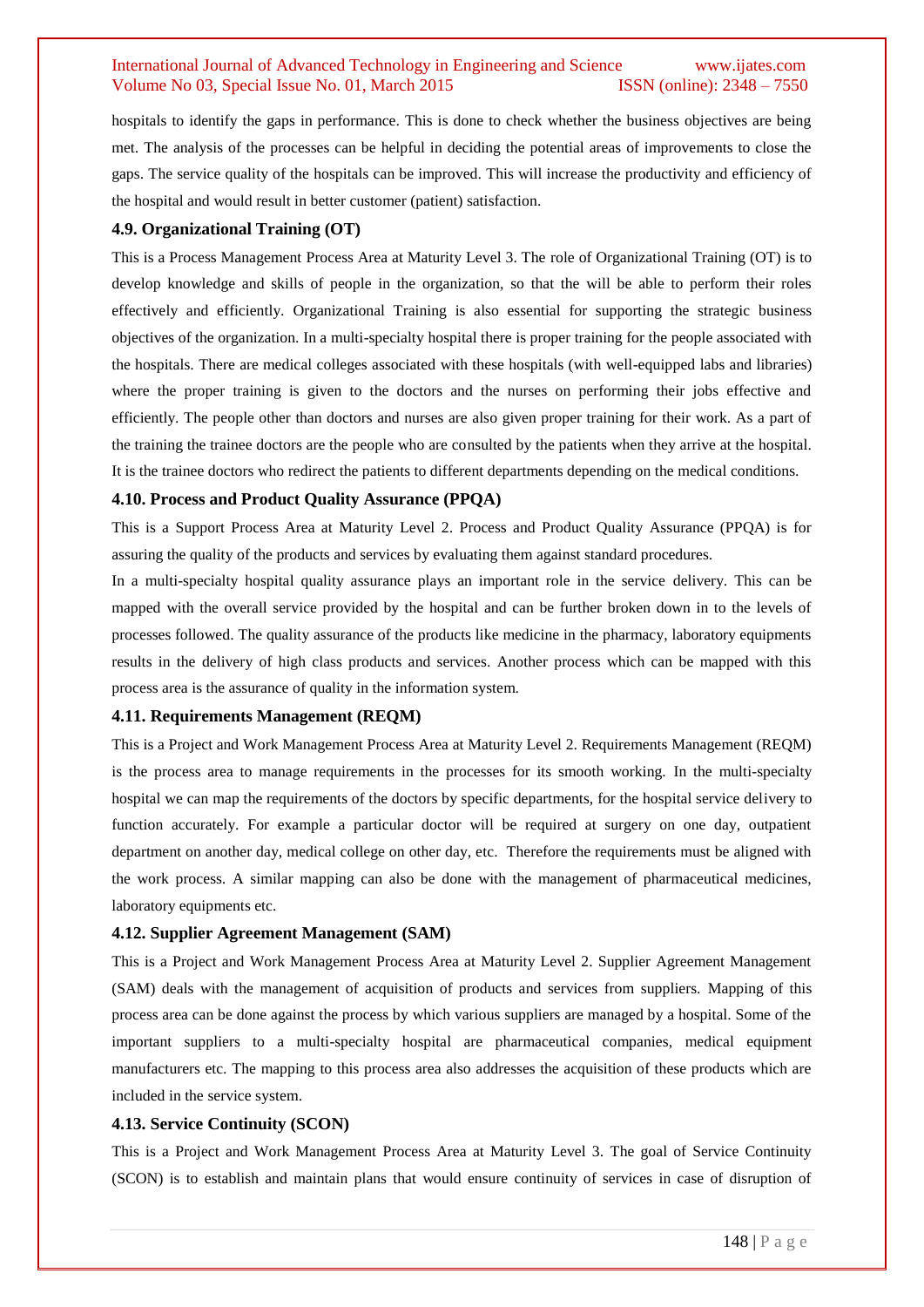normal operations. In a multi-specialty hospital this process area can be mapped to the activities that the hospital staffs plan and rehearse to restore the service/ system after any natural disaster or terrorist attack.

#### **4.14. Service Delivery (SD)**

This is a Service Establishment and Delivery Process Area at Maturity Level 2. The aim of this process area is to deliver services in accordance with service agreements.

In a multi-specialty hospital the mapping would be to processes in the different medical departments. For example if we take Cardiology department, the service delivery includes scheduling of the doctors for cardiology, consultation with patients, delivering drugs etc. It also includes processes like monitoring the supply of medicines, tracking customer satisfaction etc. Here management of requests can be prescription from other departments like neurology or respiratory medicine.

#### **4.15. Service System Development (SSD)**

This is a Service Establishment and Delivery Process Area at Maturity Level 3. Design and development, analysis and integration of the service systems. This is done in order to satisfy the service agreements.

In a multispecialty hospital the different service system includes facilities such as the pharmacy, shelves and equipment for measurement, delivery of drugs etc., doctors, nurses, pharmacists, therapists, and technical specialists. It also includes various processes like diagnosing, prescribing, drug delivery, scheduling, planning, budgeting, and operating.

#### **4.16. Service System Transition (SST)**

This is a Service Establishment and Delivery Process Area at Maturity Level 3. In the cases where the service system components are significantly changed, then the deployment function along with the management of ongoing service delivery, is taken care by the Service System Transition (SST).

In a multi-specialty hospital, if a new law comes that nurses are no longer able to direct certain medicines, except in the presence of a pharmacist, then we can apply Service System Transition to the scenario. There would be changes in the processes and the system. Service System Transition can be applied to make the changes to people and processes.

#### **4.17. Strategic Service Management (STSM)**

This is a Service Establishment and Delivery Process Area at Maturity Level 3. The establishment and maintenance of standard services is done by Strategic Service Management (STSM). This will be in line with the strategic needs and plans.

In multi-specialty hospitals, the management implements new services (use of state-of-the-artequipments for diagnosis, starting new departments etc.) to meet the needs of its customers. They analyze market data strategically to review these services to meet those needs. Service-level agreement is a standard service. From the analysis they can know about other requirements also.

#### **4.18. Work Planning (WP)**

This is a Project and Work Management Process Area at Maturity Level 2. The establishment and maintenance of plans that define work activities is done by Work Planning (WP).

In the case of multi-specialty hospital the work week planning of the different doctors to various departments can be mapped to the process area of Work Planning.

#### **4.19. Other Process areas**

Out of the total 24 process areas in CMMI-SVC, 18 were mapped as given above. The remaining 6 are: Decision Analysis and Resolution (DAR), Organizational Process Focus (OPF), Organizational Process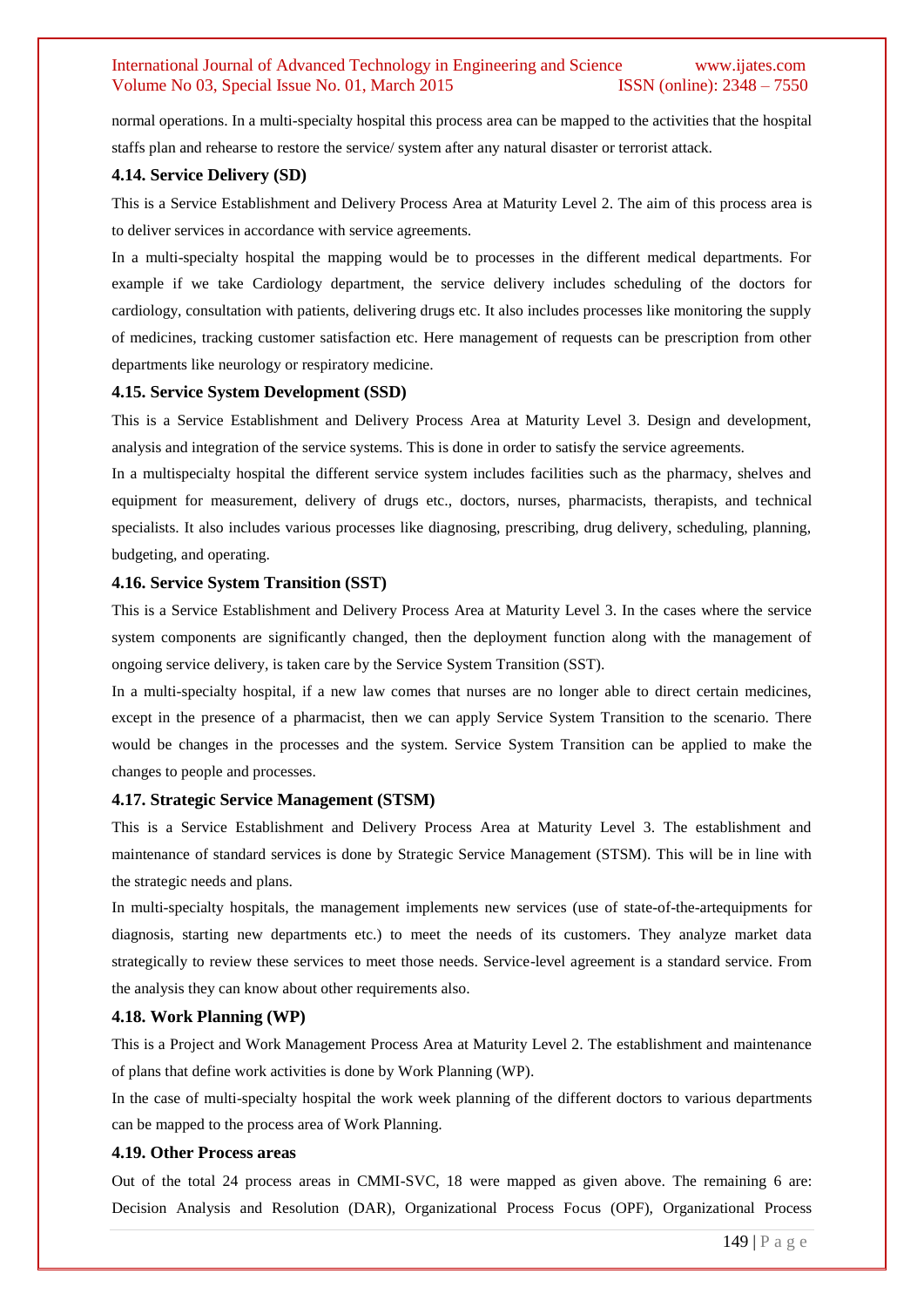Performance (OPP), Quantitative Work Management (QWM), Risk Management (RSKM) and Work Monitoring and Control (WMC). There areas were not mapped because the corresponding process areas were not identified. The table 1 shows the suggested hospital process areas which can be mapped with these 6 process areas so that the process ownership can be properly assigned and do proper resource allocation which will result in process improvement.



**Fig. 1: Laboratory Process**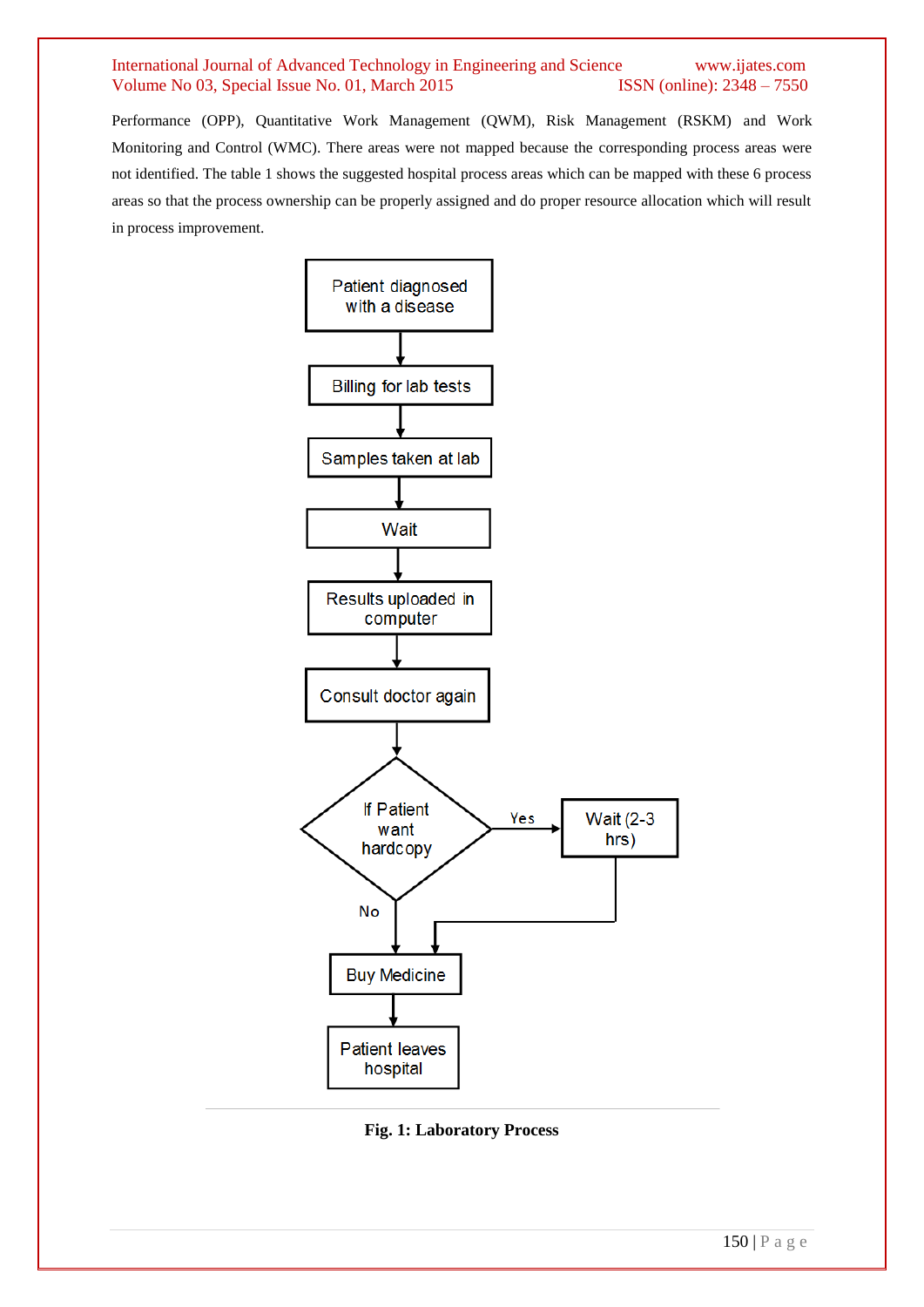

**Fig. 2: Hospital Process flow diagram**